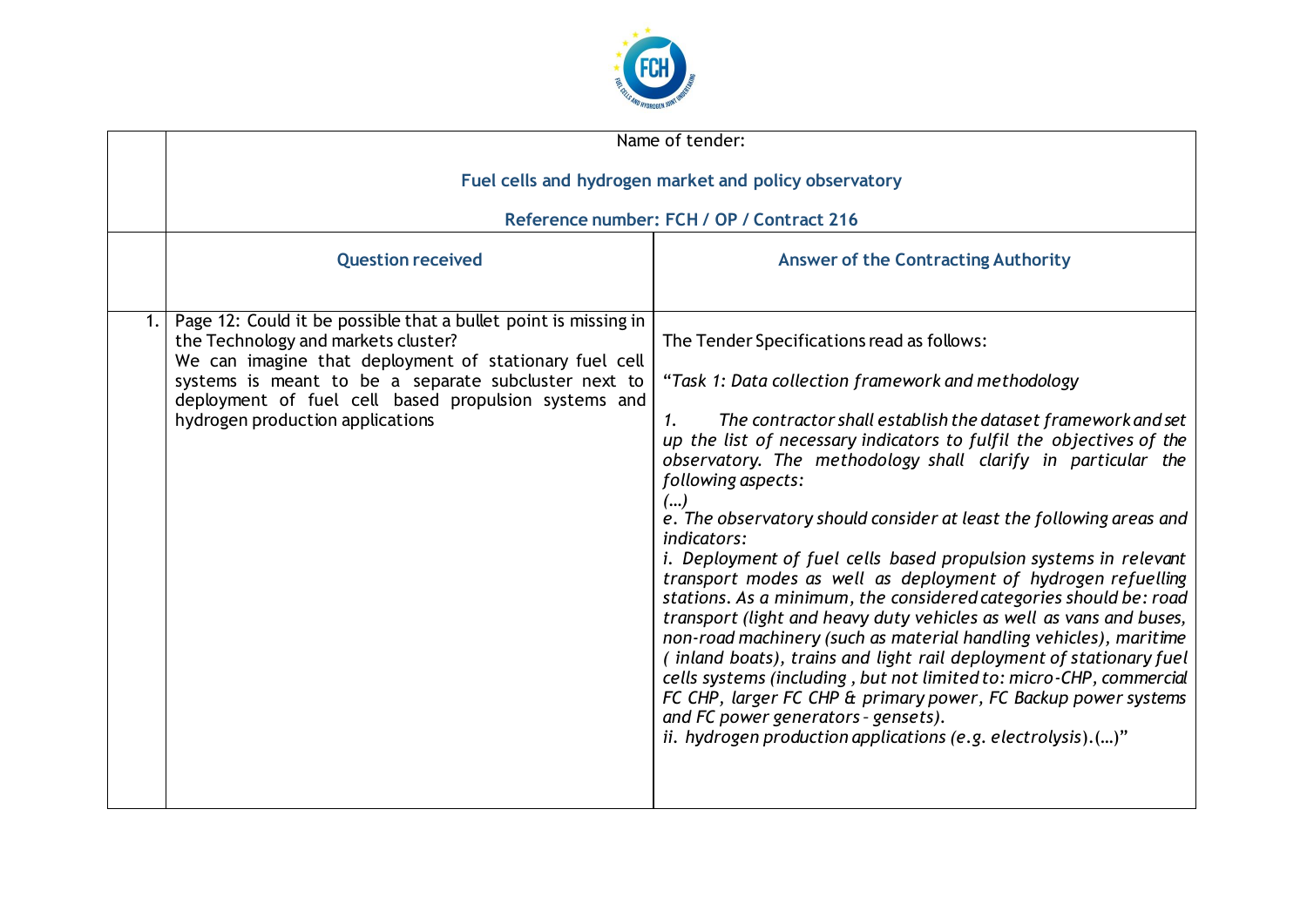

|                  |                                                                                                                                                         | Indeed, an error in the format of the text has occurred, in the sense<br>that starting from "deployment of stationary fuel cells systems", it<br>is a different bullet point.<br>As a result, the text should be read as follows:<br>"e. The observatory should consider at least the following areas and<br><i>indicators:</i><br>i. Deployment of fuel cells based propulsion systems in relevant<br>transport modes as well as deployment of hydrogen refuelling<br>stations. As a minimum, the considered categories should be: road<br>transport (light and heavy duty vehicles as well as vans and buses,<br>non-road machinery (such as material handling vehicles), maritime<br>(inland boats), trains and light rail<br>ii. deployment of stationary fuel cells systems (including, but not<br>limited to: micro-CHP, commercial FC CHP, larger FC CHP & primary<br>power, FC Backup power systems and FC power generators -<br>gensets).<br>iii. hydrogen production applications (e.g. electrolysis).()" |
|------------------|---------------------------------------------------------------------------------------------------------------------------------------------------------|---------------------------------------------------------------------------------------------------------------------------------------------------------------------------------------------------------------------------------------------------------------------------------------------------------------------------------------------------------------------------------------------------------------------------------------------------------------------------------------------------------------------------------------------------------------------------------------------------------------------------------------------------------------------------------------------------------------------------------------------------------------------------------------------------------------------------------------------------------------------------------------------------------------------------------------------------------------------------------------------------------------------|
| $\overline{2}$ . | Are you foreseeing integration of the web interface with the<br>website of the European Commission, similar to what is done<br>for other observatories? | The FCH 2 JU does not foresee integration of the observatory<br>portal/website with the website of the European Commission. Please<br>note that the European Commission is not a part of the future<br>contract to be awarded and the FCH 2 JU has no rights on their<br>website.<br>The FCH 2 JU has its own website ( www.fch.europa.eu ) where<br>different information, tools and data is made available to the public.<br>In all cases, the integration of the website is left up for the tenderer<br>to be proposed in their methodology, as there is no requirement on<br>this side.                                                                                                                                                                                                                                                                                                                                                                                                                         |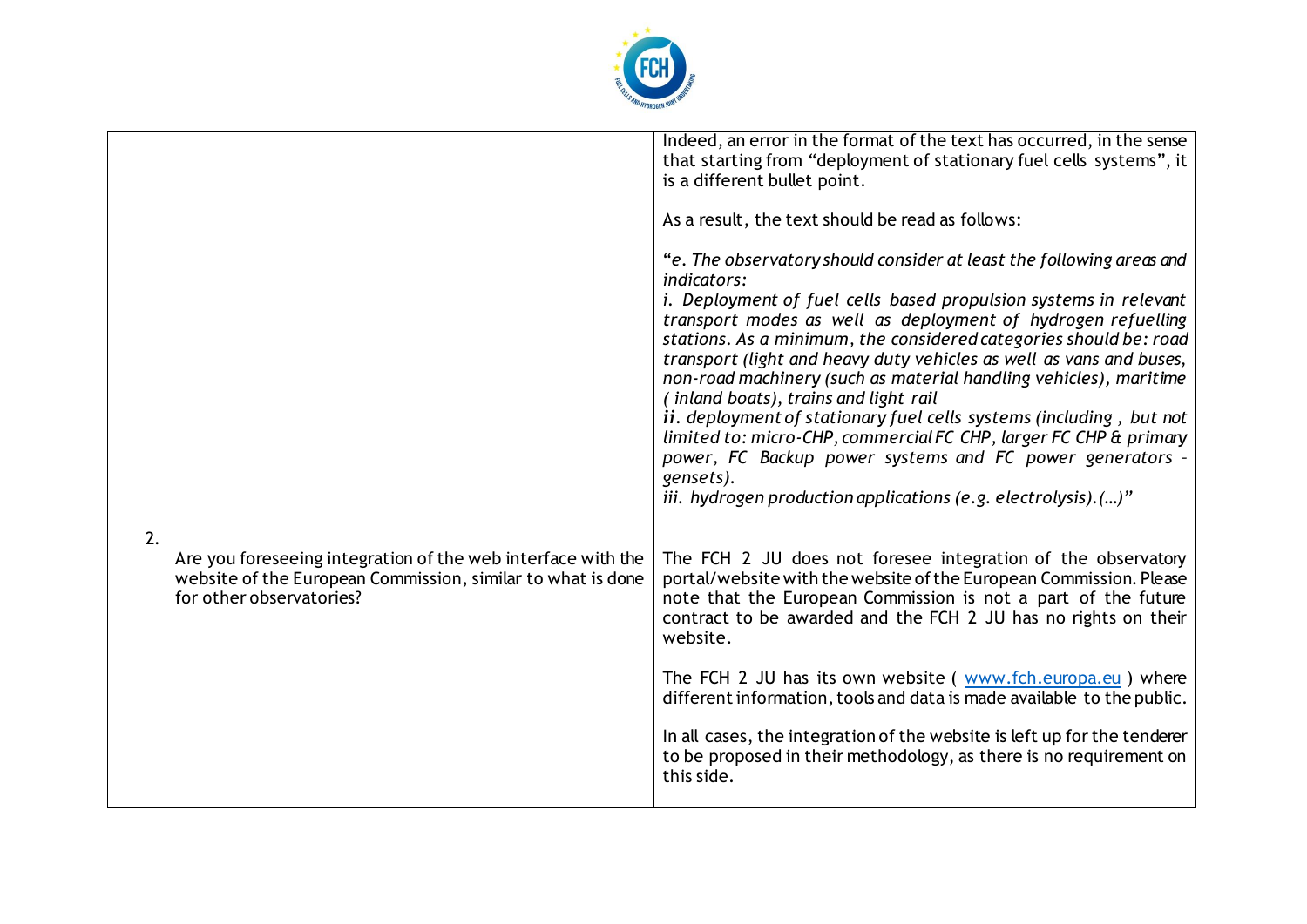

|                  |                                                                                                                                                                                                                                                                                                                                                 | As for design and functionalities, this is to be defined by the future<br>contractor in agreement with the FCH 2 JU.<br>Furthermore, please note that the "detailed methodology for<br>developing and maintaining the website" is subject of the inception<br>report to be delivered two months after the kick-off meeting with<br>the contracting authority (section 3.1 of the Tender Specifications).                                                                                                                                                                                                                                                                                                                                                                                                                                                                                                                                                                                                                                                                      |
|------------------|-------------------------------------------------------------------------------------------------------------------------------------------------------------------------------------------------------------------------------------------------------------------------------------------------------------------------------------------------|-------------------------------------------------------------------------------------------------------------------------------------------------------------------------------------------------------------------------------------------------------------------------------------------------------------------------------------------------------------------------------------------------------------------------------------------------------------------------------------------------------------------------------------------------------------------------------------------------------------------------------------------------------------------------------------------------------------------------------------------------------------------------------------------------------------------------------------------------------------------------------------------------------------------------------------------------------------------------------------------------------------------------------------------------------------------------------|
| $\overline{3}$ . | Are there any restrictions regarding the web technical stack?                                                                                                                                                                                                                                                                                   | No such requirement/restriction applies; please note that Tender<br>Specifications do not include any condition in this regard.                                                                                                                                                                                                                                                                                                                                                                                                                                                                                                                                                                                                                                                                                                                                                                                                                                                                                                                                               |
| 4.               | Page 9 and page 13 describe (sub)tasks which cover EU<br>countries and also include in its geographical scope selected<br>countries from respectively H2020 and the rest of the world.<br>Has this selection been done already by the Fuel cells and<br>hydrogen joint undertaking, or will the selection be part of<br>the project activities? | The geographical scope is detailed under section 2.2. of the Tender<br>Specifications as follows: "The geographic scope of the observatory<br>is the EU 28 and selected Horizon 2020 associated countries."<br>Further on, under section 2.5 Tasks, Task 4 requires, among other:<br>"a benchmark report including analysis of the collected data as well<br>as comparison of the performance of the European FCH sector with<br>selected countries from the rest of the world is expected on an yearly<br>basis".<br>We would like to clarify that the phrase "selected countries", in both<br>instances mentioned above, do not refer to an existing pre-defined<br>list of the contracting authority, but to a selection of countries to be<br>made later on, based on their relevance in the activities<br>encompassed under the Observatory.<br>As there is no restriction or requirement in this regard in the Tender<br>Specifications, the tenderer is free to present in their tender offer<br>its own proposed list of countries to be selected. However, the final |